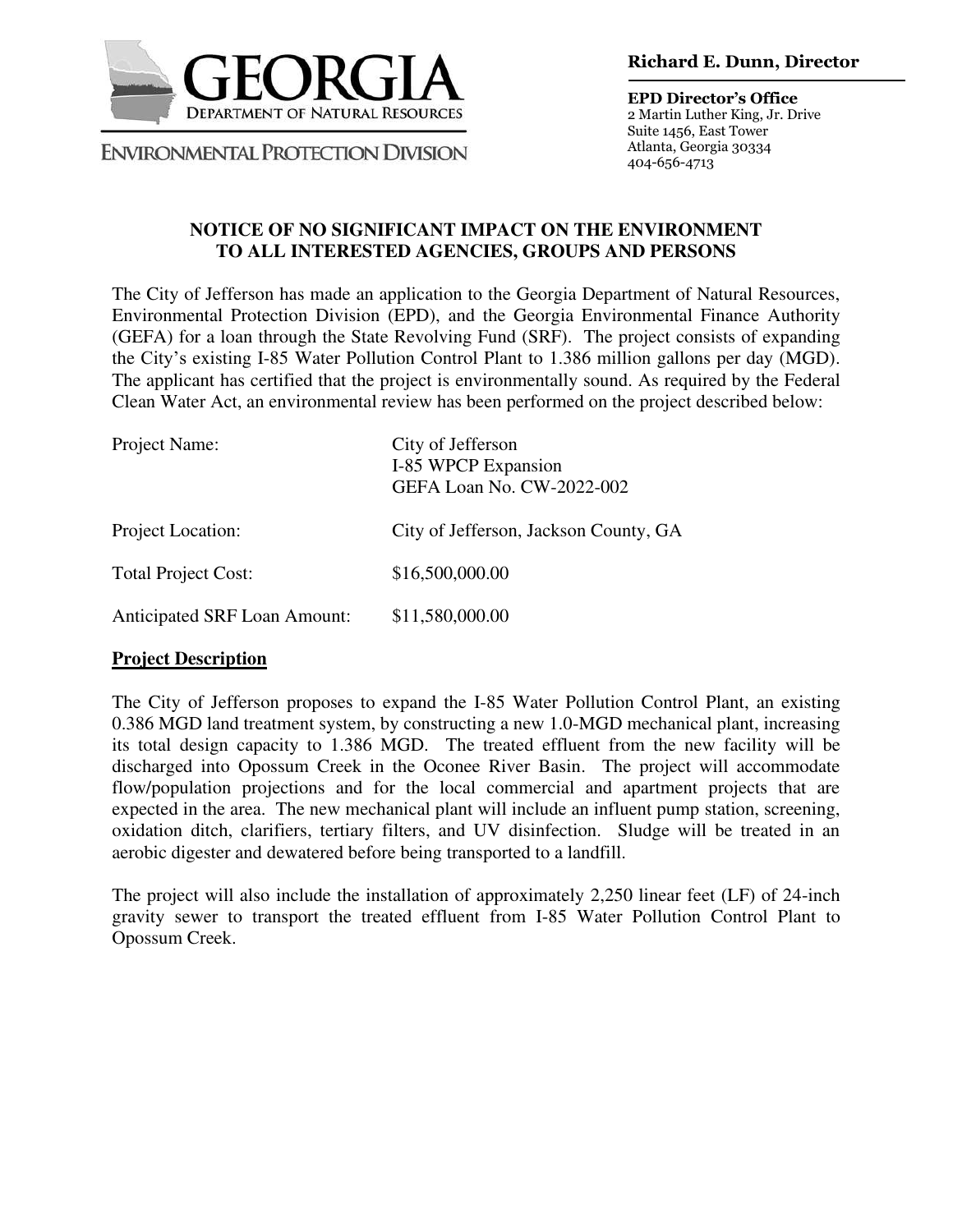## **Anticipated Impacts**

The proposed project will serve the City of Jefferson. The project will provide reliable treatment and effluent quality for the future population and additional flow to Opossum Creek which is a tributary of the Middle Oconee River.

Minor negative temporary impacts may include noise, dust and erosion/sedimentation associated with construction activities. Best Management Practices will be in place during construction. A portion of the proposed gravity sewer will cross a wetland; however, the construction of the sewer will be covered under a permit administered by the United States Army Corp of Engineers. The project will take place primarily on City property and/or previously disturbed land. No impacts to existing buildings are anticipated as a result of the project.

The current rates for wastewater are anticipated to increase to approximately \$134.00 per residential customer per year.

No anticipated adverse secondary impacts are associated with the project. Consequently, a preliminary decision not to prepare an Environmental Impact Statement has been made.

The reason for the decision not to prepare such a statement is as follows: Project activity is not anticipated to result in adverse environmental impacts beyond those that can be easily mitigated with minimal extra expense or delay in project implementation.

## **Public Notice**

A public information meeting was held on November 2, 2021 at the Jefferson Station to discuss the proposed project. No adverse comments were received during the 30-day advertisement period or during the meeting.

An Environmental Review Record concerning the proposed project has been made by the Georgia Environmental Protection Division that documents the environmental review of the project and provides more detail explaining why an environmental impact statement is not required. The Environmental Review Record is on file at the Division's address listed below. A copy of the SRF planning document is available for public review upon request at Jefferson City Hall during business hours and at the Division between the hours of 8:00 a.m. and 4:30 p.m.

No further environmental review of this project is proposed to be conducted prior to the release of loan funds.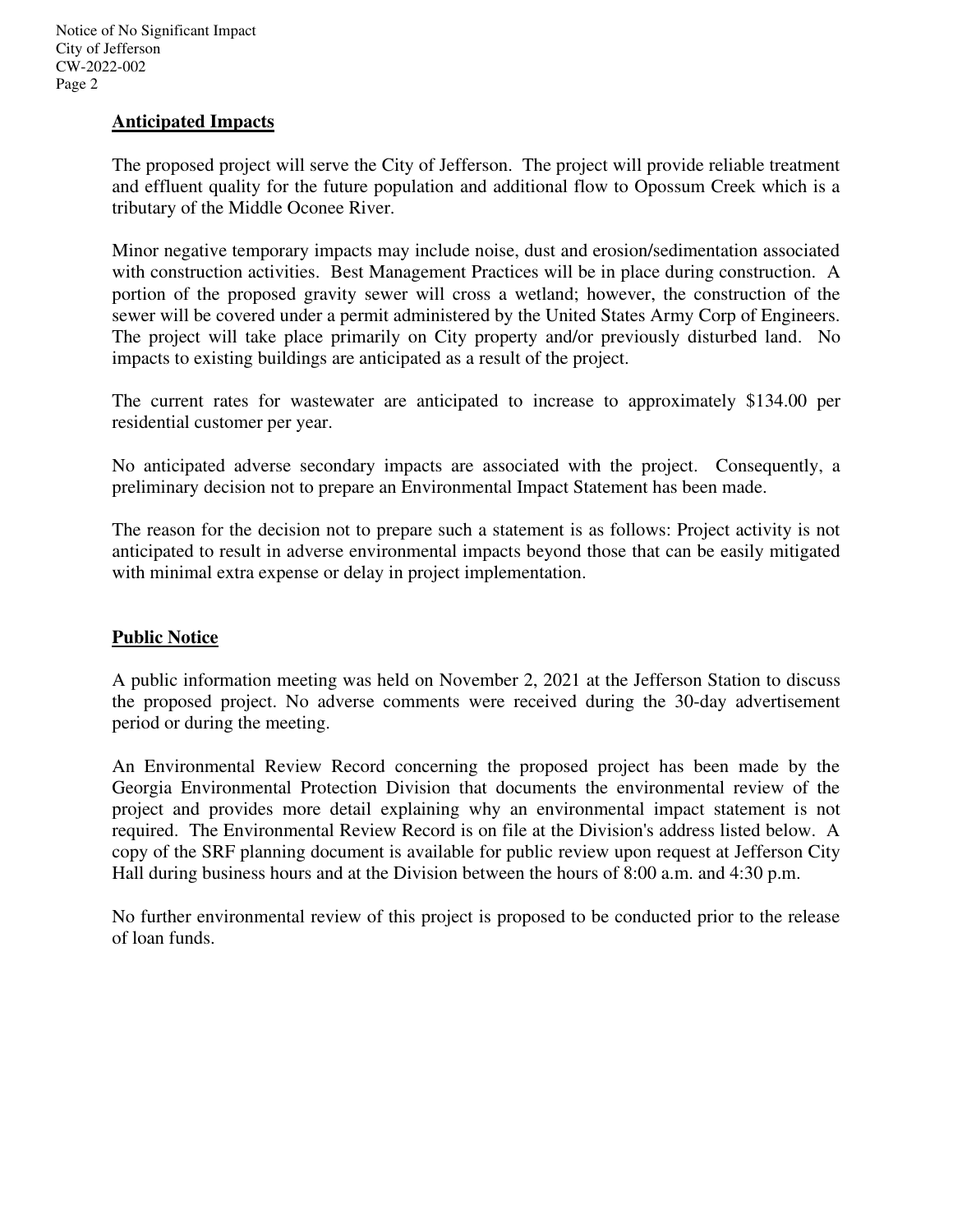All interested agencies, groups and persons supporting or disagreeing with this decision are invited to submit written comments within 30 days of the issuance date of this notice via email to *chris.bruegge@dnr.ga.gov* or to the following address:

> Environmental Protection Division Watershed Protection Branch Wastewater Regulatory Program ATTN: Chris Bruegge 2 Martin Luther King Jr. Drive Suite 1152 East Atlanta, Georgia 30334

After evaluating the comments received, a final decision regarding the loan will be made. No administrative action will be taken on the project for thirty (30) calendar days after issuance of this Notice.

Loan Recipient: City of Jefferson 147 Athens Street Jefferson, GA 30549

06/06/2022

 $\triangle$ . Il ES

Issue Date: \_\_\_\_\_\_\_\_\_\_\_\_\_\_\_\_ \_\_\_\_\_\_\_\_\_\_\_\_\_\_\_\_\_\_\_\_\_\_\_\_\_\_\_

Richard E. Dunn Director Environmental Protection Division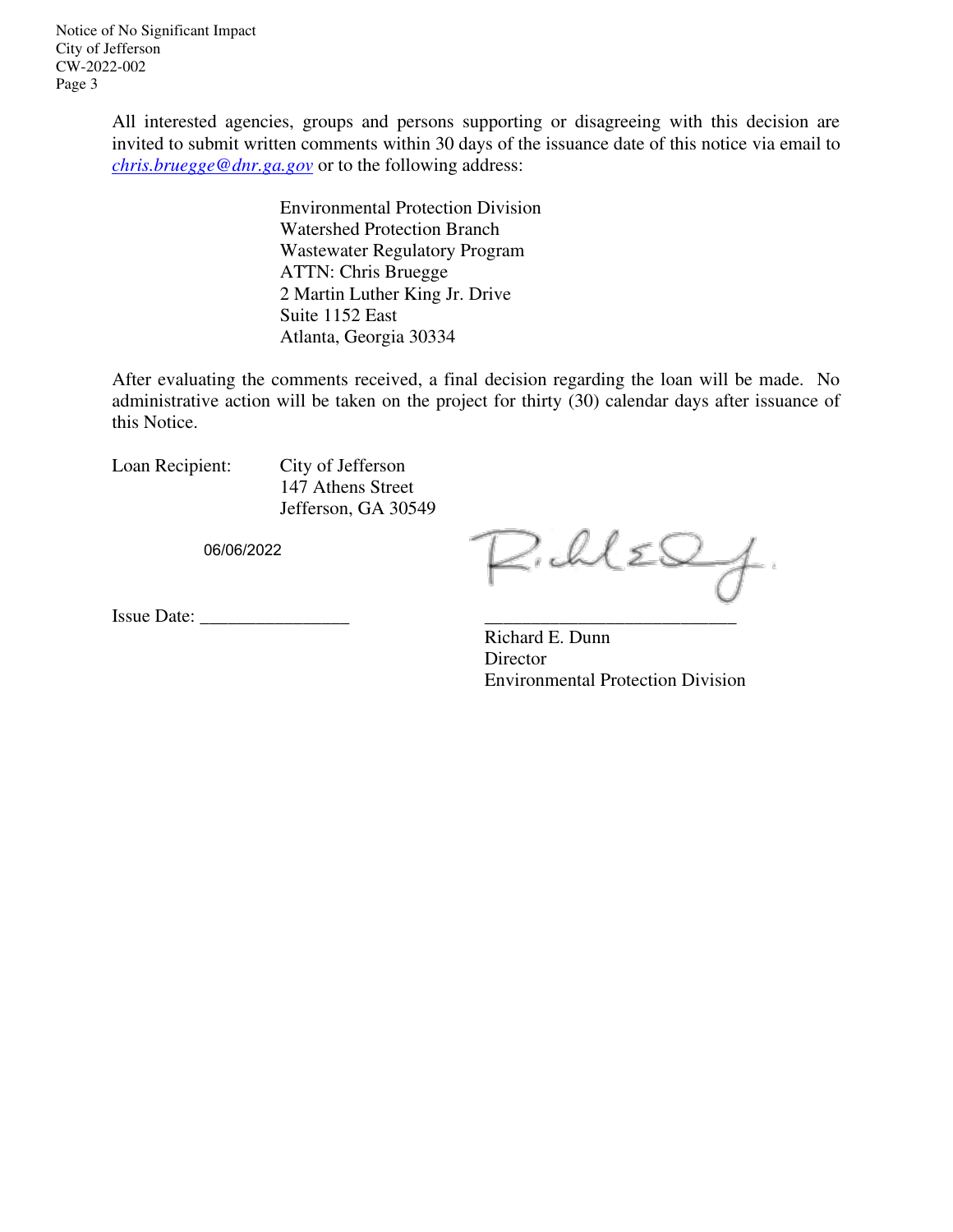

Source: CEC, inc.



Source: Google, 2022